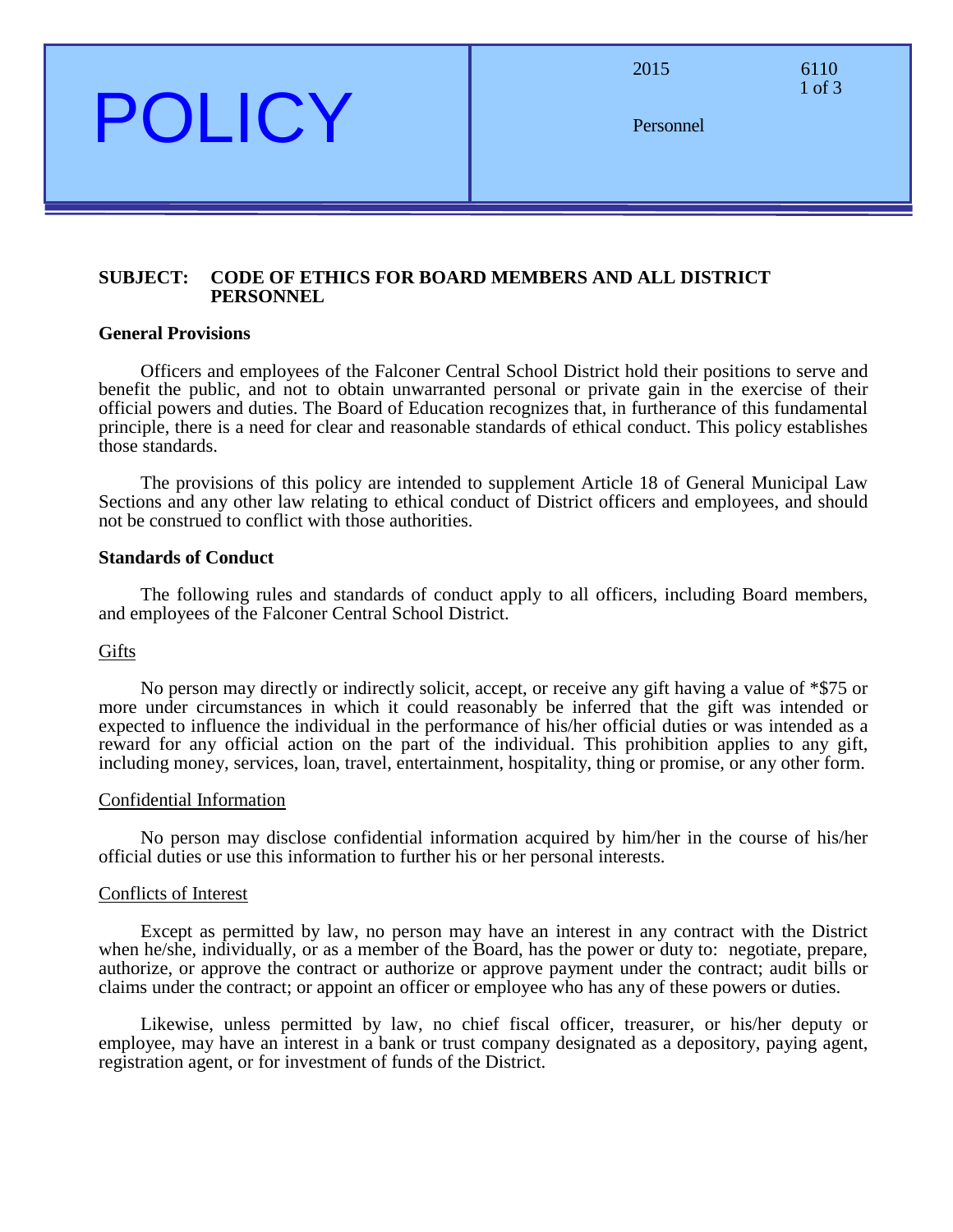

| 2015      | 6110<br>$2$ of $3$ |
|-----------|--------------------|
| Personnel |                    |
|           |                    |

## (Continued)

## **SUBJECT: CODE OF ETHICS FOR BOARD MEMBERS AND ALL DISTRICT PERSONNEL (Cont'd.)**

"Interest," as used in this policy, means a direct or indirect pecuniary or material benefit accruing to a District officer or employee as the result of a contract with the District. A District officer or employee will be considered to have an interest in the contract of: his/her spouse, minor children and dependents, except a contract of employment with the District; a firm, partnership or association of which he/she is a member or employee; a corporation of which he/he is an officer, director or employee; and a corporation any stock of which is owned or controlled directly or indirectly by him/her.

The provisions of the preceding three paragraphs should not be construed to preclude the payment of lawful compensation and necessary expenses of any District officer or employee in one or more positions of public employment, the holding of which is not prohibited by law.

#### Representing Others in Matters Before the District

No person may receive, or enter into any agreement, express or implied, for compensation for services rendered in relation to any matter before the District. Likewise, no one may receive, or enter into any agreement, express or implied, for compensation for services rendered in relation to any matter before the District, where the individual's compensation is contingent upon any action by the District with respect to the matter.

## Disclosure of Interest in Contracts and Resolutions

Any District officer or employee who has, will have, or later acquires an interest in or whose spouse has, will have or later acquires an interest in any actual or proposed contract, purchase agreement, lease agreement, or other agreement, including oral agreements, with the District must publicly disclose the nature and extent of that interest in writing. The disclosure must be made when the officer or employee first acquires knowledge of the actual or prospective interest, and must be filed with the person's immediate supervisor and the Board of Education. Any written disclosure will be made part of and included in the official minutes of the relevant Board meeting.

#### Investments in Conflict with Official Duties

No person may invest or hold any investment directly or indirectly in any financial, business, commercial, or other private transaction, that creates a conflict with his/her official duties, or that would otherwise impair his/her independence of judgment in the exercise or performance of his/her official powers or duties.